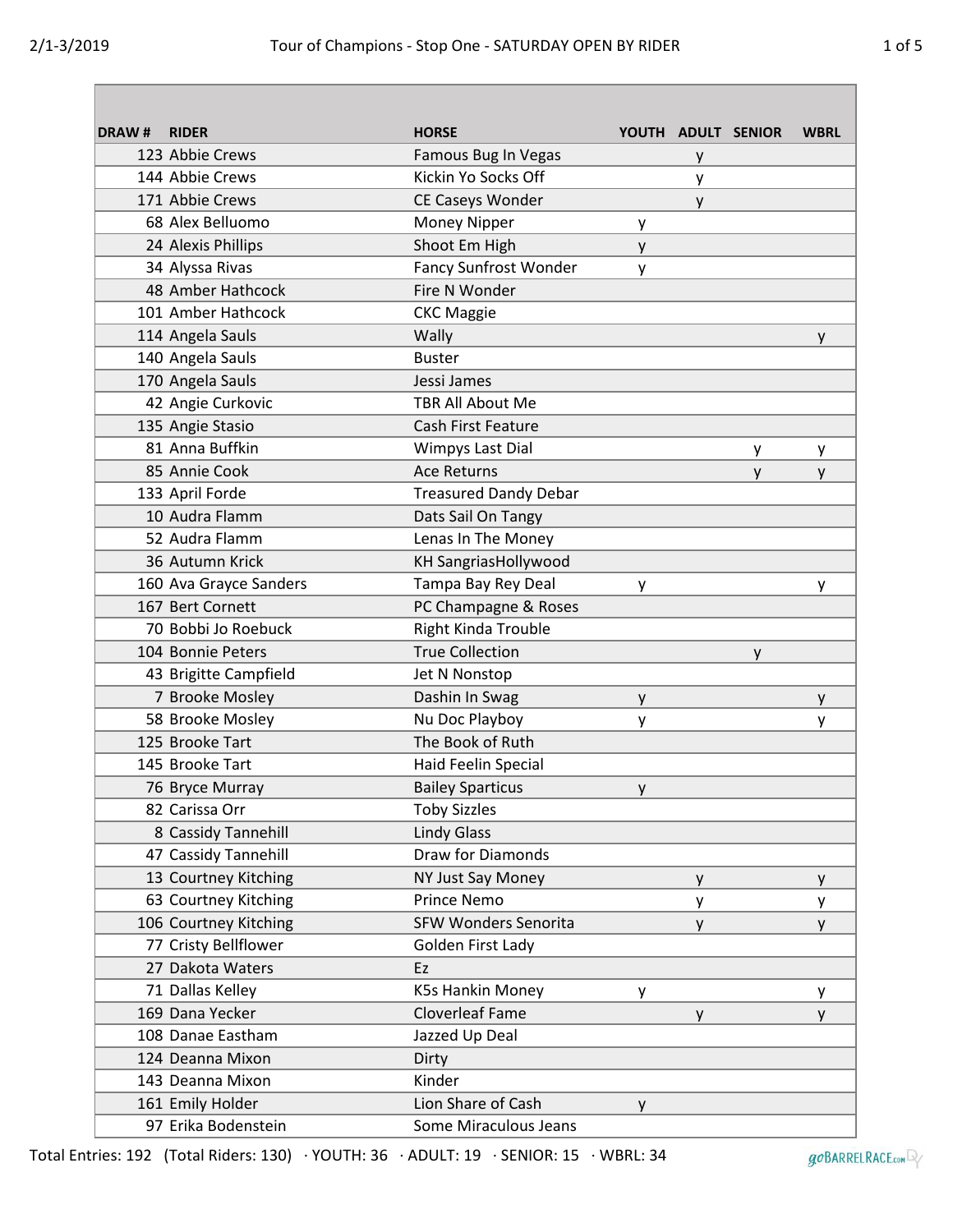| DRAW#        | <b>RIDER</b>           | <b>HORSE</b>                  |   |   | YOUTH ADULT SENIOR | <b>WBRL</b> |
|--------------|------------------------|-------------------------------|---|---|--------------------|-------------|
|              | 122 Georgia Mott       | <b>SFW Lil Brother</b>        |   |   |                    |             |
|              | 153 Georgia Mott       | Ima Double Rapt Belle         |   |   |                    |             |
|              | 86 Haegen Fussell      | Daisy                         | y |   |                    |             |
|              | 29 Heather Ogg         | Send A Bita Money             |   |   |                    |             |
| <b>ROFUT</b> | <b>Heather Ogg</b>     | Tom E Cat                     |   |   |                    |             |
|              | 112 Helene Perry       | <b>Frenchmans Famous Fame</b> |   | y |                    | y           |
|              | 154 Helene Perry       | Shaka My Olena                |   | y |                    | y           |
|              | 39 Jacquelynn Naatjes  | My Firewater Discos           |   |   | у                  |             |
|              | 1 Janet Mclain         | <b>Fires Special Angel</b>    |   |   |                    |             |
|              | 62 Janet Mclain        | <b>Specially Famous</b>       |   |   |                    |             |
|              | 33 Janie Smith         | Im A Big Red Wonder           |   |   |                    |             |
|              | 2 January Elrod        | Little Bitty Shorts           |   | у |                    |             |
|              | 55 January Elrod       | Squeaks Del Cielo             |   | y |                    |             |
|              | 83 Jenna Russell       | Little Dose of Karma          | y |   |                    |             |
|              | 96 Jessyca Todtenhagen | Loun Docs Skip Olena          |   |   |                    |             |
|              | 95 Jody Hays           | Breeze N By You               |   |   |                    | y           |
|              | 166 Jody Hays          | No Joakin Wonder              |   |   |                    |             |
| <b>ROFUT</b> | Jody Hays              | He Will Smoke Ya              |   |   |                    |             |
|              | 66 Joey Pickhardt      | <b>Fames New Effort</b>       |   |   | y                  |             |
|              | 80 John Moseley        | <b>Badger</b>                 |   |   |                    |             |
|              | 129 Jordan Sodrel      | Decker                        |   |   |                    |             |
|              | 31 Juli Drymon         | Prize Whiz                    | у |   |                    |             |
|              | 134 Juli Drymon        | A Grand Duchess               |   |   |                    |             |
|              | 131 Kacie Cranor       | Ima Real Special Guy          |   |   |                    |             |
| <b>ROFUT</b> | Kacie Cranor           | <b>Real Strong Whiskey</b>    |   |   |                    |             |
|              | 28 Kailey Brooks       | Won Man Can                   |   |   |                    |             |
|              | 26 Kali Holt           | Chasin Moonlight              | y |   |                    |             |
|              | 84 Kali Holt           | <b>Bodacious Booty</b>        | у |   |                    |             |
|              | 107 Kali Holt          | Bug Da Gab                    | y |   |                    |             |
| SCR60        | Kali Holt              | <b>Fist Fast Freddy</b>       |   |   |                    |             |
|              | 116 Kali Kouba         | Ut Oh                         |   |   |                    |             |
|              | 148 Kali Kouba         | Mary Jane                     |   |   |                    |             |
|              | 127 Kallie Lathero     | <b>Takem Down Moving</b>      |   |   |                    |             |
|              | 139 Kallie Lathero     | Perkules                      |   |   |                    |             |
| <b>ROFUT</b> | Kallie Lathero         | JS Smashin Your Fame          |   |   |                    |             |
|              | 102 Karen Malcolm      | Cashing In On Bugs            |   |   | У                  |             |
|              | 176 Katie McKay        | I Got Good Timin              | y |   |                    |             |
|              | 137 Katie Rimes        | Duals Flit Bar Girl           |   |   |                    |             |
|              | 177 Katie Tvenstrup    | Nu Bar Edition                | y |   |                    |             |
|              | 79 Katrina Terwilliger | Oakleys Lil Pistol            |   |   |                    |             |
|              | 175 Kayla Tvenstrup    | Short Lil Toy Lynx            |   |   |                    |             |
|              | 119 Kaylee Robinson    | Diamonds Are Frosty           |   |   |                    |             |
|              | 141 Kaylee Robinson    | San Bar Eddie                 |   |   |                    |             |
|              | 73 Kim Durrell         | Bye N Bye Gal                 |   |   | y                  |             |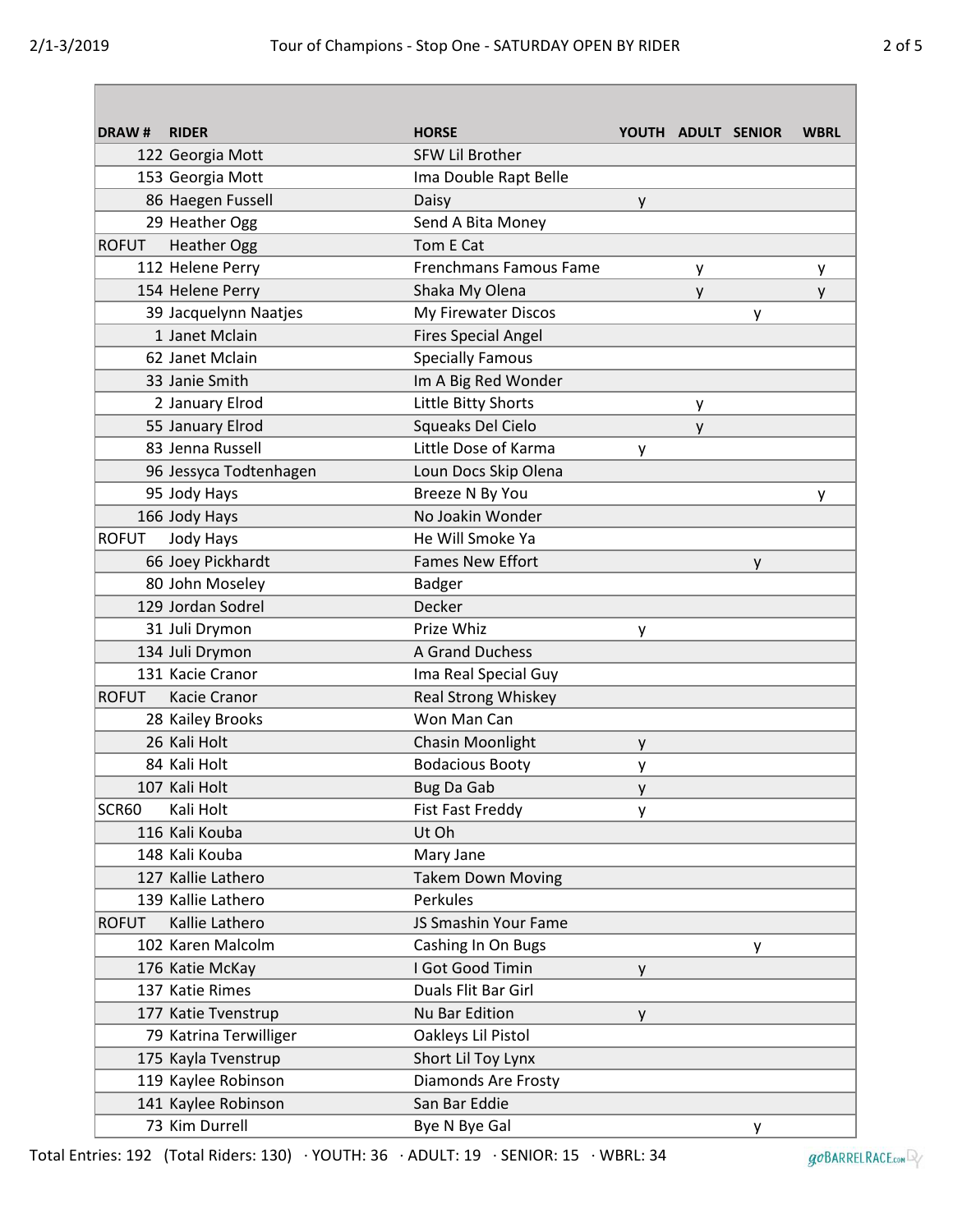| DRAW#        | <b>RIDER</b>           | <b>HORSE</b>                   |   |   | YOUTH ADULT SENIOR | <b>WBRL</b> |
|--------------|------------------------|--------------------------------|---|---|--------------------|-------------|
|              | 35 Kim Perron          | <b>Executive Wrangler</b>      |   |   |                    | y           |
|              | 40 Kristen Just        | Lethal Spirit                  |   |   |                    |             |
|              | 156 Kristin Hanchey    | Fling                          |   |   |                    |             |
| <b>ROFUT</b> | Kristin Hanchey        | This Guys Gonna Fly            |   |   |                    |             |
| <b>ROFUT</b> | Kristin Hanchey        | A Wealthy Design               |   |   |                    |             |
| <b>ROFUT</b> | Kristin Hanchey        | <b>Bucks Big Bang</b>          |   |   |                    |             |
|              | 92 Kyle Lilley         | Tankinator                     | y |   |                    | y           |
|              | 11 Kylee Porter        | Fame of Fortune                |   |   |                    |             |
|              | 90 Kylee Porter        | JJ Famous Bunny                |   |   |                    |             |
|              | 88 Kylie Cameron       | Zack                           | y |   |                    |             |
|              | 165 Lacey Nail         | Jess Flying Bayou              | y |   |                    |             |
|              | 41 Lacie Gochee        | <b>Dallas Texas Disaster</b>   |   | y |                    |             |
|              | 132 Lauren Santagata   | <b>Wounders Flirtin Jet</b>    |   |   |                    |             |
| <b>ROFUT</b> | Lauren Santagata       | <b>GL Miss Kitty</b>           |   |   |                    |             |
|              | 19 Layla Gochee        | <b>Fancy Pants Lark</b>        | y |   |                    |             |
|              | 53 Layla Gochee        | Daddys Money                   | у |   |                    |             |
|              | 138 Leslie Booream     | Poison At The Bar              |   |   |                    |             |
|              | 45 Lili Lefebure       | <b>CRC Real Slick Sundance</b> | y |   |                    |             |
|              | 17 Lilly Hite          | Firewater Wahoo                |   |   |                    | y           |
|              | 54 Lilly Hite          | Pies Last Slice                |   |   |                    | У           |
|              | 162 Lindsay Santagata  | Nitro Windsong 108             | y |   |                    |             |
|              | 5 Lisa Miller          | Tip One Back                   |   |   | у                  |             |
|              | 57 Lisa Miller         | <b>Twice A Shiney Badger</b>   |   |   | у                  |             |
|              | 37 Lisa Murray         | Spit Curl Brown                |   |   |                    | у           |
|              | 126 Lorie Manning      | Frosted La Jolla               |   |   |                    |             |
|              | 142 Lorie Manning      | Vegas                          |   |   |                    |             |
|              | 16 Maci McKerchie      | Streaking On the Run           |   |   |                    |             |
|              | 120 MacKenzie Hudson   | <b>CLF Specially Smashed</b>   |   |   |                    |             |
|              | 147 MacKenzie Hudson   | Karmacrewsntovegas             |   |   |                    |             |
|              | 128 Macy Ford          | VX Smooth Talkin Doc           |   |   |                    |             |
|              | 157 Macy Ford          | Nick O Dynamite                |   |   |                    | y           |
|              | 174 Macy Ford          | Be A Magnolia Runner           |   |   |                    | у           |
|              | 168 Makenzie Burns     | Daisy                          |   |   |                    |             |
|              | 93 Malayna Thompson    | <b>Jackies SweetSuccess</b>    | у |   |                    | у           |
|              | 23 Marina Arnold       | Poconos Dash                   | y |   |                    |             |
|              | 75 Mark Peters         | Cowboy Chaos                   |   |   | у                  |             |
|              | 9 Martyne Hofle        | Royal Chess Moon               |   |   |                    |             |
|              | 56 Martyne Hofle       | Boons Jack Moon 212            |   |   |                    |             |
|              | 130 Martyne Hofle      | HR Bar Skippin                 |   |   |                    |             |
|              | 3 Marykate Cartwright  | Frenchmans Peppy Sox           |   | у |                    | у           |
|              | 50 Marykate Cartwright | <b>French Reata</b>            |   | y |                    | y           |
|              | 100 McLayne Roebuck    | <b>Frenchmans Glitter</b>      | у |   |                    |             |
|              | 159 McLayne Roebuck    | Macho                          | у |   |                    |             |
|              | 20 Megan McKerchie     | For Heaven Seis                |   |   |                    |             |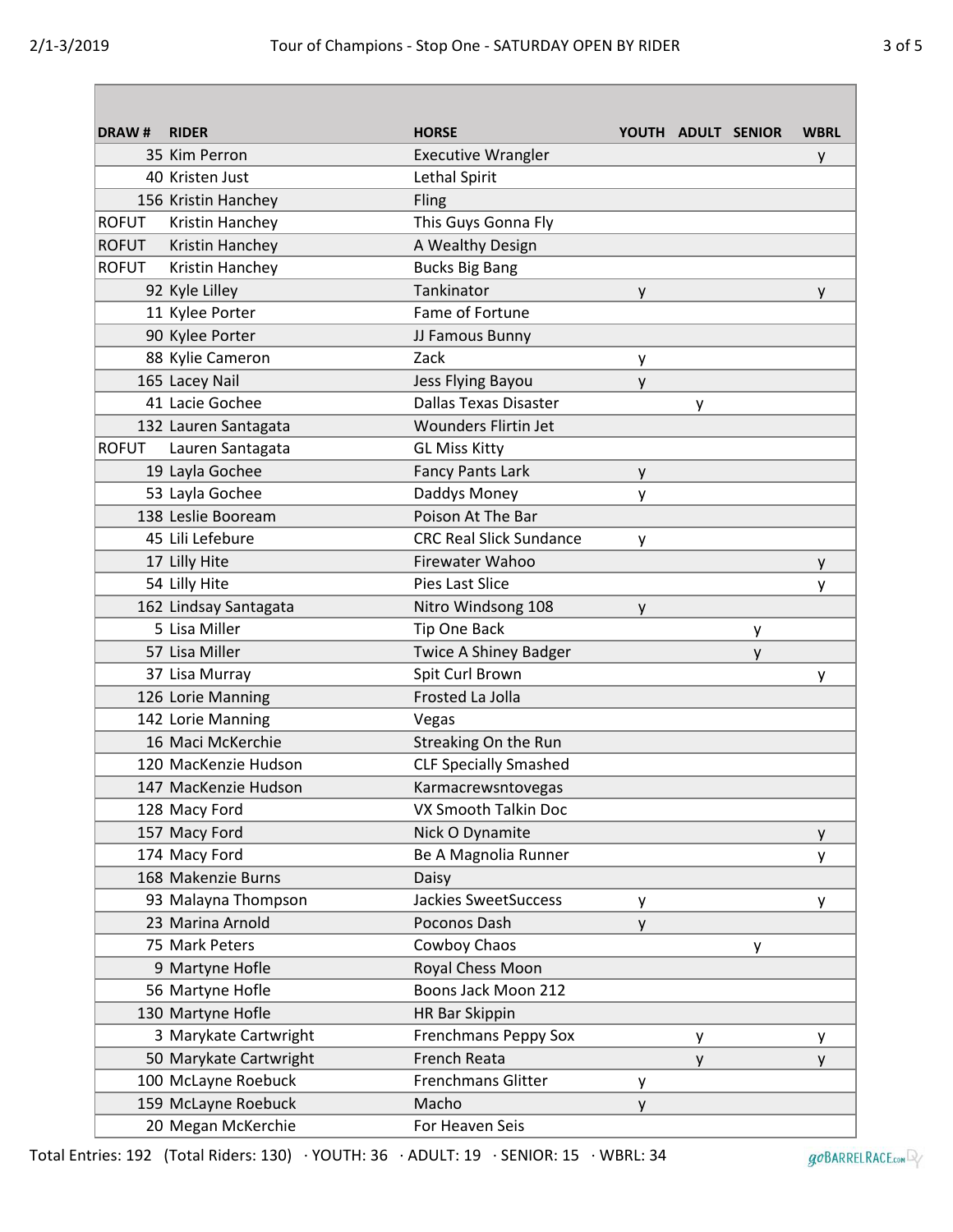| <b>DRAW#</b>      | <b>RIDER</b>           | <b>HORSE</b>                  |   | YOUTH ADULT SENIOR |   | <b>WBRL</b> |
|-------------------|------------------------|-------------------------------|---|--------------------|---|-------------|
|                   | 178 Melissa McKay      | <b>Wonders Player</b>         |   |                    |   |             |
|                   | 30 Michaela Wall       | My Man Flit                   |   |                    |   |             |
| SCR <sub>30</sub> | Michele Hopper         | PRD PrettyGoldEagle           |   |                    |   |             |
|                   | 44 Michelle Cartwright | Lifes A Dance                 |   |                    | у | y           |
|                   | 105 Nancy Ingram       | Suzanne Cat                   |   |                    | y |             |
|                   | 4 Nancy Leach          | <b>Helluva Chic</b>           |   |                    |   |             |
|                   | 65 Nancy Leach         | Love Ta Be Famous             |   |                    |   |             |
|                   | 121 Nancye Cornelius   | Jackie Bee Short              |   |                    |   |             |
|                   | 149 Nancye Cornelius   | <b>Bos Streaker</b>           |   |                    |   |             |
|                   | 32 Natasha Anderson    | <b>Scamps Rookie</b>          |   |                    |   |             |
|                   | 15 Nicole Kaiser       | <b>Bug A Boo</b>              |   |                    |   |             |
|                   | 49 Nicole Kaiser       | Add A Little Spark            |   |                    |   |             |
|                   | 74 Nicole Williams     | <b>Bad Boy Bimini</b>         |   |                    |   |             |
|                   | 94 Patty Waters        | <b>First One Leaving</b>      |   |                    | у |             |
|                   | 158 Payton Cornelius   | Rey Del Silver                |   |                    |   |             |
|                   | 136 Reese Pool         | Shorty                        | y |                    |   |             |
|                   | 89 Ricki Godsey        | Queen Bee                     |   |                    |   | y           |
|                   | 60 Ruby Ramcharitar    | Frenchmanshotcolours          | y |                    |   |             |
|                   | 117 Rylee Butler       | Tipsy At The Bar              |   |                    |   |             |
|                   | 150 Rylee Butler       | <b>Suddenly Expressive</b>    |   |                    |   |             |
|                   | 173 Rylee Butler       | No Memories Aloud             |   |                    |   |             |
| <b>ROFUT</b>      | <b>Rylee Butler</b>    | Wonder If Im Phamous          |   |                    |   |             |
|                   | 163 Sabra Manning      | <b>Black Jova Lena</b>        |   |                    |   |             |
|                   | 6 Sabrina Benevides    | <b>Exclusive Lake</b>         |   |                    |   |             |
|                   | 64 Sabrina Benevides   | Seminole Jonie Lynx           |   | y                  |   |             |
|                   | 115 Sage Gray          | Rockin My Star                |   |                    |   |             |
|                   | 152 Sage Gray          | <b>Get Outta the Car Cole</b> |   |                    |   |             |
|                   | 14 Sailor Yunick       | <b>Six Moons Fame</b>         |   |                    |   |             |
|                   | 61 Sailor Yunick       | Mercadeez                     | y |                    |   |             |
|                   | 110 Sailor Yunick      | Frenchmans Lil Grace          | y |                    |   |             |
|                   | 155 Sammy Hornstein    | Scarlet                       |   |                    |   |             |
|                   | 25 Savannah Mitchell   | <b>Blazin Memories</b>        | y |                    |   | y           |
|                   | 18 Savannah Senko      | <b>TBR Josie Bar Star</b>     |   |                    |   |             |
|                   | 51 Savannah Senko      | Calico Blaze                  |   |                    |   |             |
|                   | 38 Savannah Vance      | <b>Tax Money Red</b>          |   |                    |   |             |
| <b>ROFUT</b>      | Shari Winston          | Firewaters Lil Spark          |   |                    |   |             |
|                   | 69 Shayla Hearndon     | <b>Ricky Bobby</b>            |   |                    |   |             |
|                   | 78 Shelby Kirton       | Corona Special                |   |                    |   |             |
|                   | 113 Sherry Floyd       | Cash-4-Fuel                   |   |                    |   | y           |
|                   | 151 Sherry Floyd       | Southern Belle                |   |                    |   | у           |
|                   | 99 Skylar Carstairs    | <b>Eternal Rage</b>           | y |                    |   | y           |
|                   | 111 Skylar Carstairs   | Little Bit of Dinky           |   |                    |   |             |
|                   | 98 Tammie Steele       | Dazzles Little Sis            |   |                    |   |             |
|                   | 164 Taylee Britt       | Macey                         |   |                    |   |             |